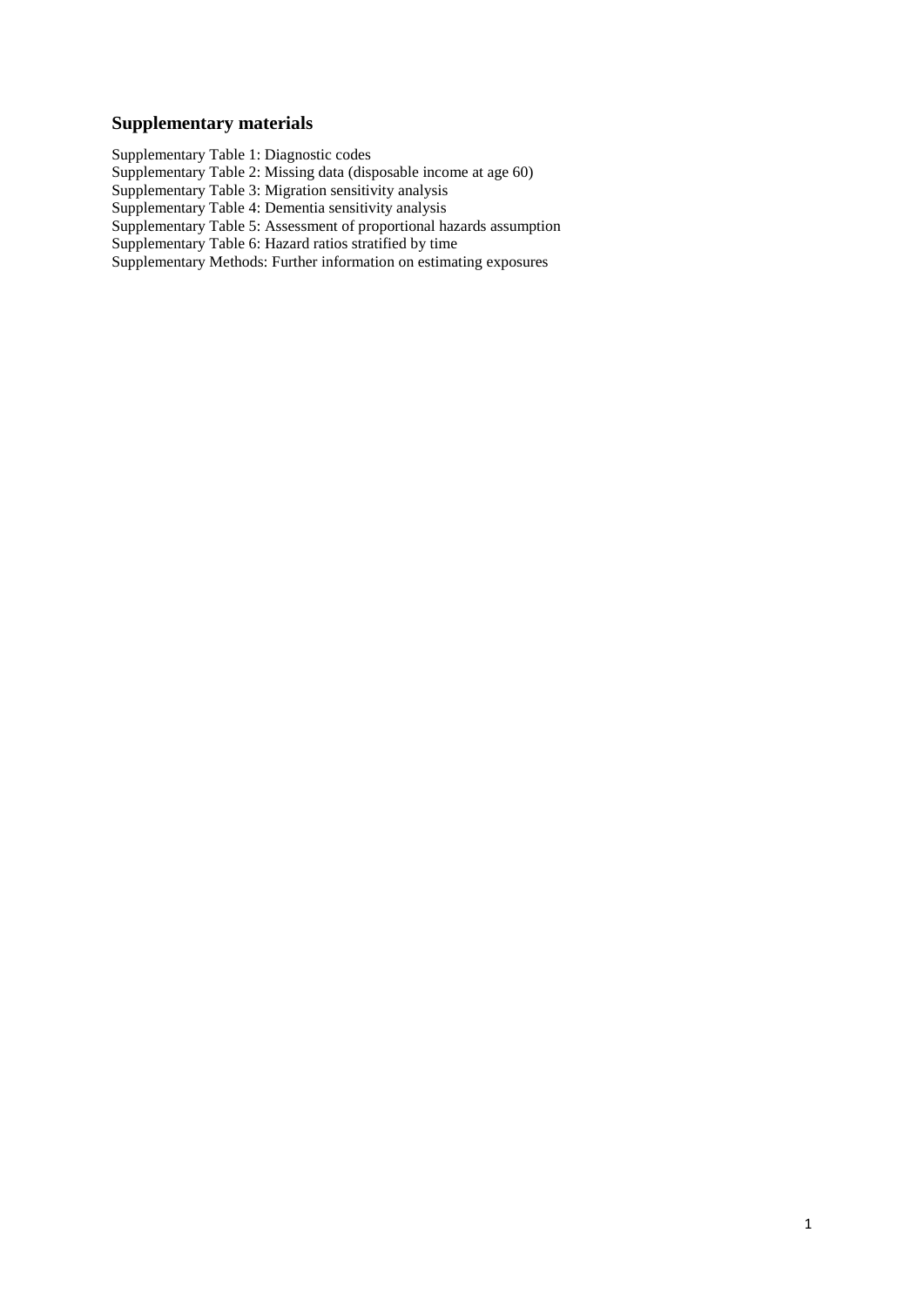# **Supplementary Table 1- Diagnostic codes**

| <b>Outcome: Non-affective psychotic disorders</b> | $ICD-10: F20-F29$                                                                                                                                                                                                               |
|---------------------------------------------------|---------------------------------------------------------------------------------------------------------------------------------------------------------------------------------------------------------------------------------|
| <b>Dementia diagnoses</b>                         | <b>ICD-10: F00, F01, F02, F03</b><br>ICD-9: 291.2, 292.82, 294.1, 294.2, 294.1x, 294.2x, 331.19, 331.82                                                                                                                         |
| <b>Hearing impairment</b>                         | ICD-10: H90, H80, Z46.1, Z82.2, Z96.2<br>ICD-9: 369, 387, 95.48, V19.2, V53.2, Z97.4                                                                                                                                            |
| <b>Visual impairment</b>                          | ICD-10: H54, H25, H31.1, H33, H34, H35.3, H35.4, H36, H40, H42, H44.5, Z44.2, Z82.1,<br>Z90.01, Z97.0<br>ICD-9: 389, 360.41, 361, 362.0, 362.3, 362.5, 362.6, 363.4, 365, 366, 368, V19.0, V41.0,<br>V42F, V43.0, V45.78, V52.2 |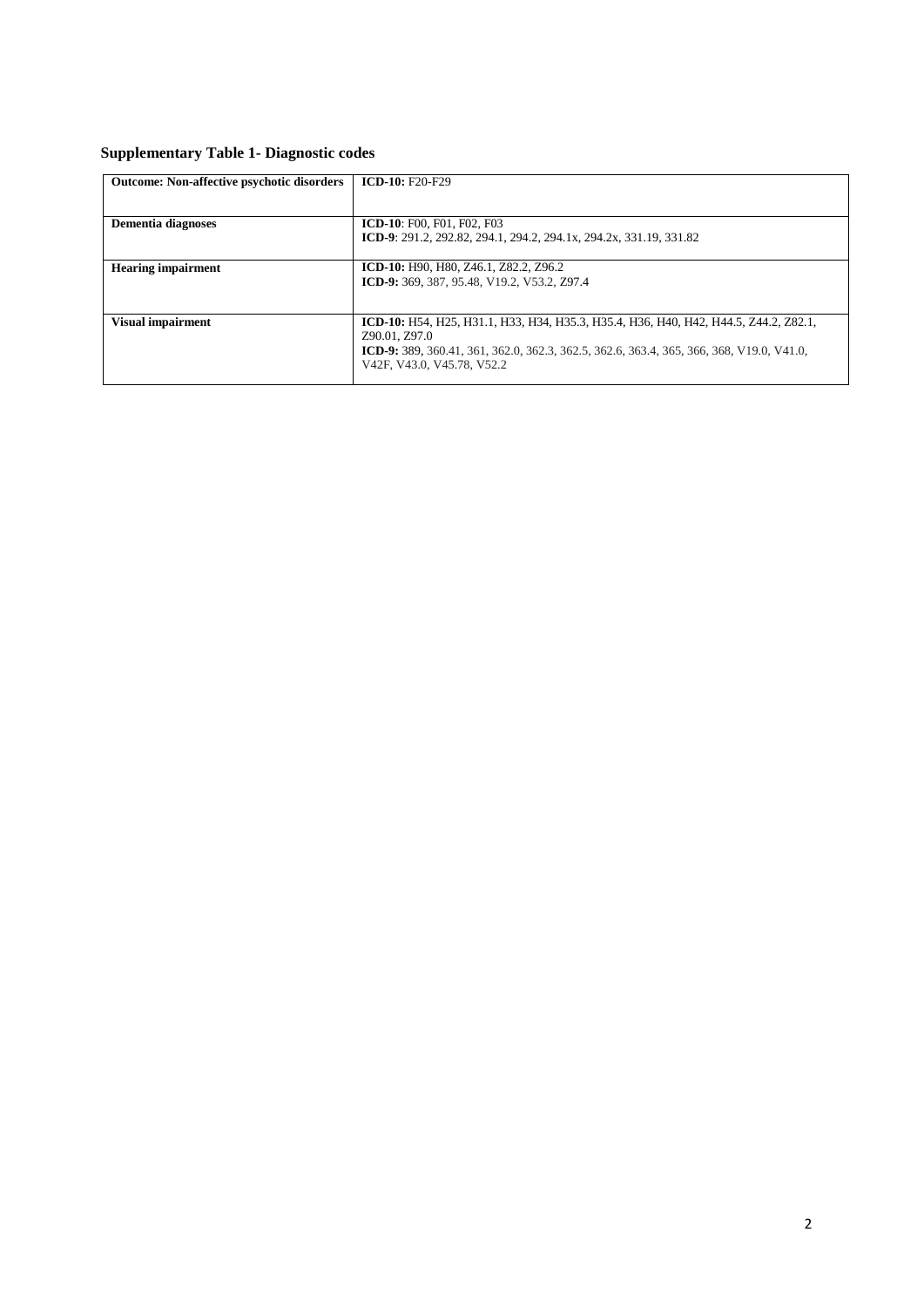|  |  | Supplementary Table 2- Missing data (disposable income at age 60) |  |  |
|--|--|-------------------------------------------------------------------|--|--|
|  |  |                                                                   |  |  |

|                                                 | Missing, N (%)            | $\chi^2$ p-value |  |
|-------------------------------------------------|---------------------------|------------------|--|
| Sex:                                            |                           | $P \le 0.01$     |  |
| Men                                             | 26,782 (1.79)             |                  |  |
| Women                                           | 24,800 (1.64)             |                  |  |
| Age:                                            |                           | $P \le 001$      |  |
| 60-64                                           | 11,113(2.13)              |                  |  |
| 65-69                                           | 12,906 (1.74)             |                  |  |
| 70-74                                           | 10,934 (1.89)             |                  |  |
| 75-79                                           | 9,823 (2.01)              |                  |  |
| 80-84                                           | 4,666(1.18)               |                  |  |
| $85-90+$                                        | 2,140 (0.76)              |                  |  |
| <b>Region of origin:</b>                        |                           | $P \le 001$      |  |
| Africa                                          | 1,580 (23.75)             |                  |  |
| Asia                                            | 5,369 (23.37)             |                  |  |
| North America                                   | 719 (11.41)               |                  |  |
| Europe                                          | 16,737 (9.39)             |                  |  |
| Sweden                                          | 22,214 (0.84)             |                  |  |
| South America                                   | 733 (8.28)                |                  |  |
| Oceania                                         | 26 (10.32)                |                  |  |
| Other                                           | 152 (65.77)               |                  |  |
| Middle East                                     | 1,302 (11.42)             |                  |  |
| Russia-Baltic                                   | 767 (5.38)                |                  |  |
| Finland                                         | 1,983 (1.69)              |                  |  |
| <b>Birth period:</b>                            |                           | $P \le 001$      |  |
| 1920-4                                          | 3,082 (0.60)              |                  |  |
| 1925-9                                          | 7,653 (1.73)              |                  |  |
| 1930-4                                          | 8,791(2.11)               |                  |  |
| 1934-Aug39                                      | 8,033 (1.94)              |                  |  |
| WW2-May 1946                                    | 13,136(1.71)              |                  |  |
| Post WW2-1949                                   | 10,887 (2.40)             |                  |  |
| Child with a psychotic                          |                           | $P \le 0.01$     |  |
| disorder:                                       |                           |                  |  |
| Yes                                             | 51,235 (1.74)             |                  |  |
| N <sub>o</sub>                                  | 347 (0.49)                |                  |  |
| Death of a child in infancy:<br>Had no children |                           | $P \le 0.001$    |  |
| No children died                                | 40,319 (8.42)             |                  |  |
| 1 child died                                    | 11,159(0.45)<br>99 (0.31) |                  |  |
| $2+$ children died                              | 5(0.26)                   |                  |  |
| Death of a partner two years                    |                           | $P \le 001$      |  |
| before date of exit:                            |                           |                  |  |
| Had no partner                                  | 38,411 (2.84)             |                  |  |
| Had partner, no partner died                    | 12,656(0.8)               |                  |  |
| 1 or more partners died                         | 515 (0.7)                 |                  |  |
| <b>Visual impairment</b>                        |                           | $P \le 001$      |  |
| No                                              | 51,390 (2.27)             |                  |  |
| Yes                                             | 192 (0.03)                |                  |  |
| <b>Hearing impairment</b>                       |                           | $P \le 0.01$     |  |
| No                                              | 50,425 (1.78)             |                  |  |
| Yes                                             | 1,157 (0.64)              |                  |  |
|                                                 |                           |                  |  |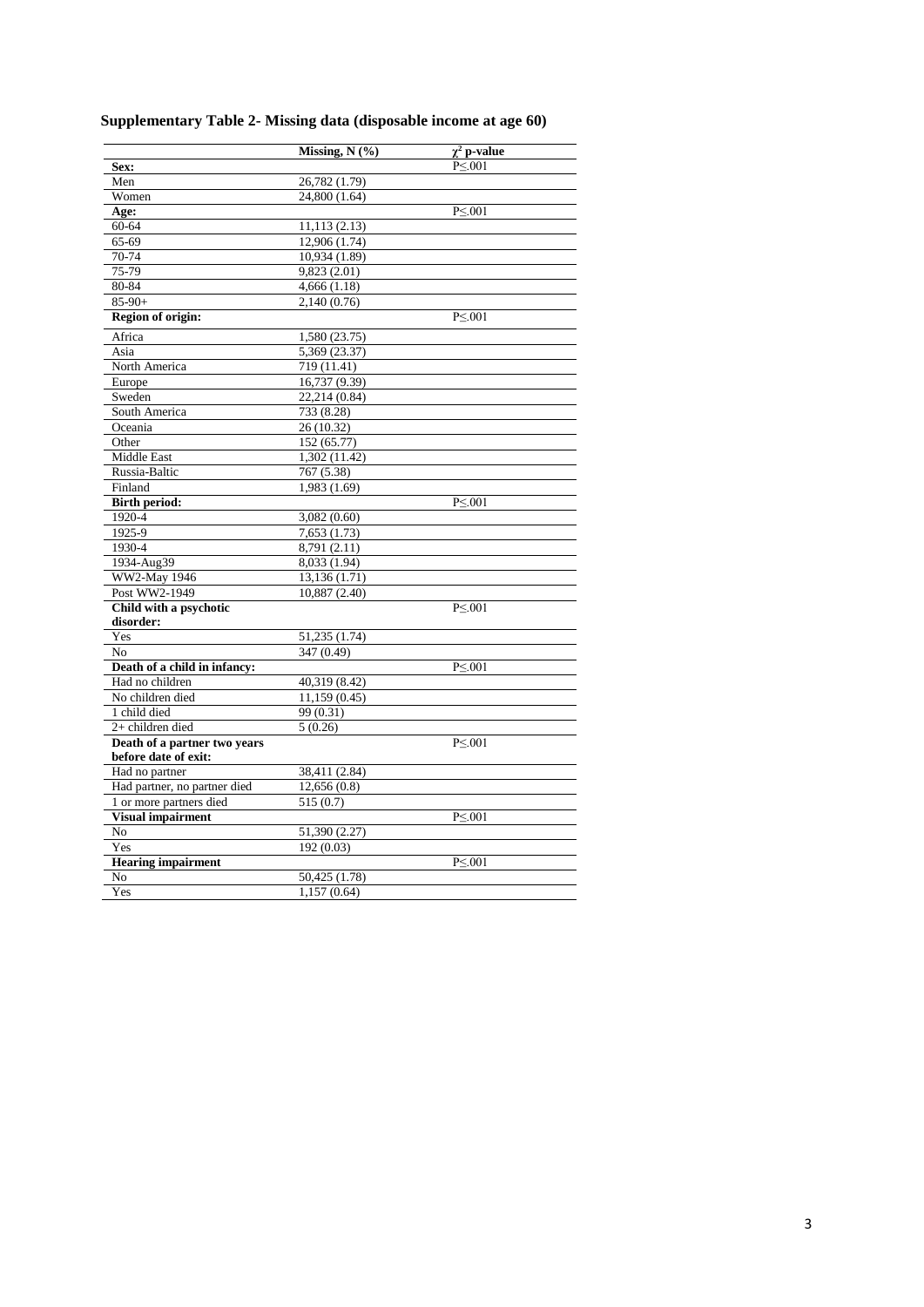# **Supplementary Table 3- Migration sensitivity analysis**

|                                                         | Fully adjusted hazard ratio <sup>a</sup> | Sensitivity analysis <sup>ab</sup> |
|---------------------------------------------------------|------------------------------------------|------------------------------------|
| Offspring with a non-affective psychotic disorder       | $2.40(2.23 - 2.58)$                      | $2.40(2.23 - 2.59)$                |
| (ref: no offspring with a non-affective psychotic       |                                          |                                    |
| disorder)                                               |                                          |                                    |
| Region of origin (ref: Sweden)                          |                                          |                                    |
| Africa                                                  | $\overline{1.98}$ (1.44 – 2.72)          | $1.54(1.07 - 2.22)$                |
| Asia                                                    | $1.01(0.81 - 1.25)$                      | $0.85(0.67 - 1.08)$                |
| North America                                           | $1.38(1.02 - 1.87)$                      | $1.32(0.97 - 1.80)$                |
| Europe                                                  | $1.32(1.24 - 1.40)$                      | $1.19(1.12 - 1.27)$                |
| South America                                           | $1.11(0.82 - 1.50)$                      | $0.96(0.69 - 1.33)$                |
| Oceania                                                 | $1.10(0.16 - 7.83)$                      | $1.12(0.16 - 7.96)$                |
| Middle East                                             | $0.69(0.49-0.96)$                        | $0.57(0.40 - 0.83)$                |
| Russia-Baltic                                           | $1.62(1.37 - 1.91)$                      | $1.54(1.30 - 1.83)$                |
| Finland                                                 | $1.57(1.46 - 1.68)$                      | $1.43(1.33 - 1.54)$                |
| Birth period (ref: 1920-1924)                           |                                          |                                    |
| 1925-1929                                               | $1.03(0.98-1.08)$                        | $1.03(0.98-1.08)$                  |
| 1930 - 1934                                             | $1.34(1.27 - 1.41)$                      | $1.34(1.27 - 1.41)$                |
| 1934 - August 1939                                      | $1.63(1.53 - 1.73)$                      | $1.63(1.54 - 1.74)$                |
| WW2 - May 1946                                          | $2.35(2.20-2.50)$                        | $2.31(2.16 - 2.46)$                |
| Post-WW2 - 1949                                         | $3.09(2.79 - 3.42)$                      | $2.96(2.66 - 3.29)$                |
| Disposable income at age 60 (ref: highest income        |                                          |                                    |
| quartile $(4)$ )                                        |                                          |                                    |
| Income quartile 1 (lowest)                              | $3.07(2.89 - 3.25)$                      | $3.03(2.86 - 3.22)$                |
| Income quartile 2                                       | $2.72(2.56 - 2.88)$                      | $2.69(2.53 - 2.85)$                |
| Income quartile 3                                       | $1.46(1.37 - 1.55)$                      | $1.45\overline{(1.36-1.54)}$       |
| Death of a child (under 12 months of age) (ref: no      |                                          |                                    |
| children died):                                         |                                          |                                    |
| Had no children                                         | $2.41(2.32 - 2.50)$                      | $2.41(2.33 - 2.50)$                |
| 1 or more children died (under 12 months)               | $1.20(1.00 - 1.44)$                      | $1.21(1.00 - 1.45)$                |
| 1 or more children died (12 months to 18 years)         | $0.99(0.81 - 1.20)$                      | $1.00(0.82 - 1.22)$                |
| Death of a partner 2 years before date of exit (ref: no |                                          |                                    |
| partner died)                                           |                                          |                                    |
| Had no partner                                          | $1.86(1.78-1.93)$                        | $1.86(1.79 - 1.94)$                |
| 1 or more partners died                                 | $1.14(1.02 - 1.27)$                      | $1.15(1.03 - 1.28)$                |
| Visual impairment (ref: no visual impairment)           | $0.24(0.23-0.25)$                        | $0.24(0.23-0.25)$                  |
| Hearing impairment (ref: no hearing impairment)         | $0.55(0.50 - 0.60)$                      | $0.54(0.50-0.59)$                  |

<sup>a</sup>Adjusted for age, sex, their interaction, and all exposures included in this table <sup>a</sup>Excluding migrants diagnosed with VLOSLP within two years of arrival to Sweden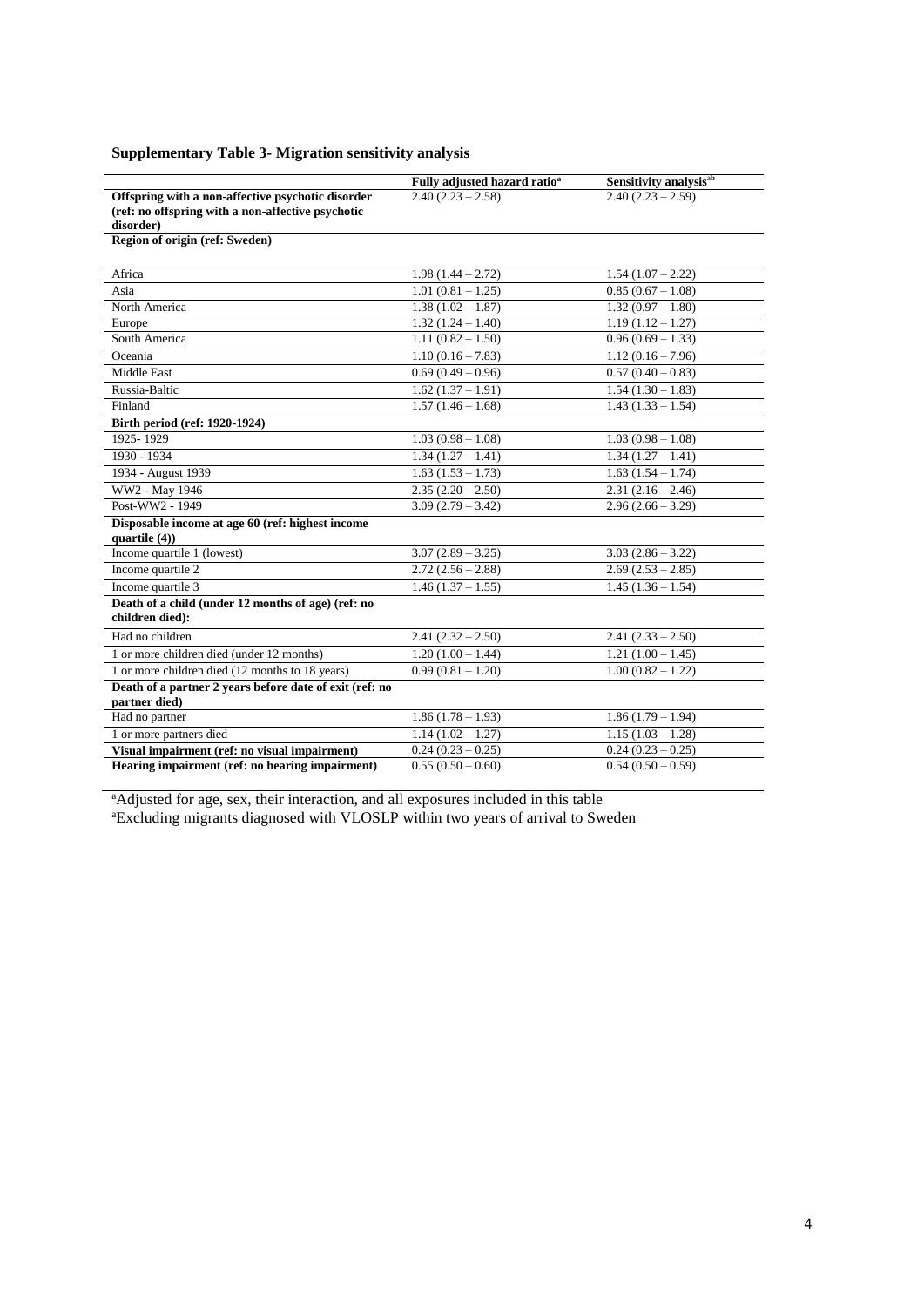### **Supplementary Table 4– Dementia sensitivity analysis**

|                                                                                                                      | Fully adjusted hazard ratio <sup>a</sup> | Sensitivity analysis <sup>a,b</sup> |
|----------------------------------------------------------------------------------------------------------------------|------------------------------------------|-------------------------------------|
| Offspring with a non-affective psychotic<br>disorder (ref: no offspring with a non-<br>affective psychotic disorder) | $2.40(2.23 - 2.58)$                      | $2.43(2.26-2.62)$                   |
| Region of origin (ref: Sweden)                                                                                       |                                          |                                     |
| Africa                                                                                                               | $1.98(1.44 - 2.72)$                      | $1.96(1.42 - 2.71)$                 |
| Asia                                                                                                                 | $\overline{1.01(0.81-1.25)}$             | $1.00(0.80 - 1.25)$                 |
| North America                                                                                                        | $\overline{1.38}$ $(1.02 - 1.87)$        | $1.42(1.05 - 1.92)$                 |
| Europe                                                                                                               | $1.32(1.24 - 1.40)$                      | $1.31(1.23 - 1.39)$                 |
| South America                                                                                                        | $1.11(0.82 - 1.50)$                      | $\overline{1.08}$ (0.79 - 1.47)     |
| Oceania                                                                                                              | $1.10(0.16 - 7.83)$                      | $1.13(0.16-8.03)$                   |
| Middle East                                                                                                          | $0.69(0.49-0.96)$                        | $0.64(0.45-0.91)$                   |
| Russia-Baltic                                                                                                        | $1.62(1.37 - 1.91)$                      | $1.65(1.39 - 1.95)$                 |
| Finland                                                                                                              | $1.57(1.46 - 1.68)$                      | $1.56(1.45 - 1.67)$                 |
| Birth period (ref: 1920-1924)                                                                                        |                                          |                                     |
| 1925-1929                                                                                                            | $1.03(0.98-1.08)$                        | $1.00(0.96 - 1.05)$                 |
| 1930 - 1934                                                                                                          | $1.34(1.27 - 1.41)$                      | $\overline{1.29}$ (1.22 – 1.36)     |
| 1934 - August 1939                                                                                                   | $\overline{1.63}$ $(1.53 - 1.73)$        | $1.56(1.47 - 1.66)$                 |
| WW2 - May 1946                                                                                                       | $2.35(2.20 - 2.50)$                      | $2.26(2.11 - 2.41)$                 |
| Post-WW2 - 1949                                                                                                      | $3.09(2.79 - 3.42)$                      | $2.96(2.68 - 3.29)$                 |
| Disposable income at age 60 (ref: highest<br>income quartile (4))                                                    |                                          |                                     |
| Income quartile 1 (lowest)                                                                                           | $3.07(2.89 - 3.25)$                      | $3.13(2.95 - 3.23)$                 |
| Income quartile 2                                                                                                    | $2.72(2.56 - 2.88)$                      | $2.75(2.60 - 2.92)$                 |
| Income quartile 3                                                                                                    | $1.46(1.37 - 1.55)$                      | $1.46(1.37 - 1.56)$                 |
| Death of a child (under 12 months of age)<br>(ref: no children died):                                                |                                          |                                     |
| Had no children                                                                                                      | $2.41(2.32 - 2.50)$                      | $2.42(2.33 - 2.51)$                 |
| 1 or more children died (under 12 months)                                                                            | $\overline{1.20}$ $(1.00 - 1.44)$        | $\overline{1.17(0.97-1.41)}$        |
| 1 or more children died (12 months to 18)<br>years)                                                                  | $0.99(0.81 - 1.20)$                      | $1.01(0.83 - 1.23)$                 |
| Death of a partner 2 years before date of<br>exit (ref: no partner died)                                             |                                          |                                     |
| Had no partner                                                                                                       | $1.86(1.78-1.93)$                        | $1.87(1.80 - 1.95)$                 |
| 1 or more partners died                                                                                              | $1.14(1.02 - 1.27)$                      | $1.11(0.99 - 1.24)$                 |
| Visual impairment (ref: no visual<br>impairment)                                                                     | $0.24(0.23-0.25)$                        | $0.24(0.23-0.25)$                   |
| Hearing impairment (ref: no hearing<br>impairment)                                                                   | $0.55(0.50 - 0.60)$                      | $0.53(0.49-0.58)$                   |

aAdjusted for all variables in this table, age, sex, region of origin and offspring psychotic disorder bSensivity analysis excluding those diagnosed with dementia in the two years after diagnosis with VLOSLP (N=421)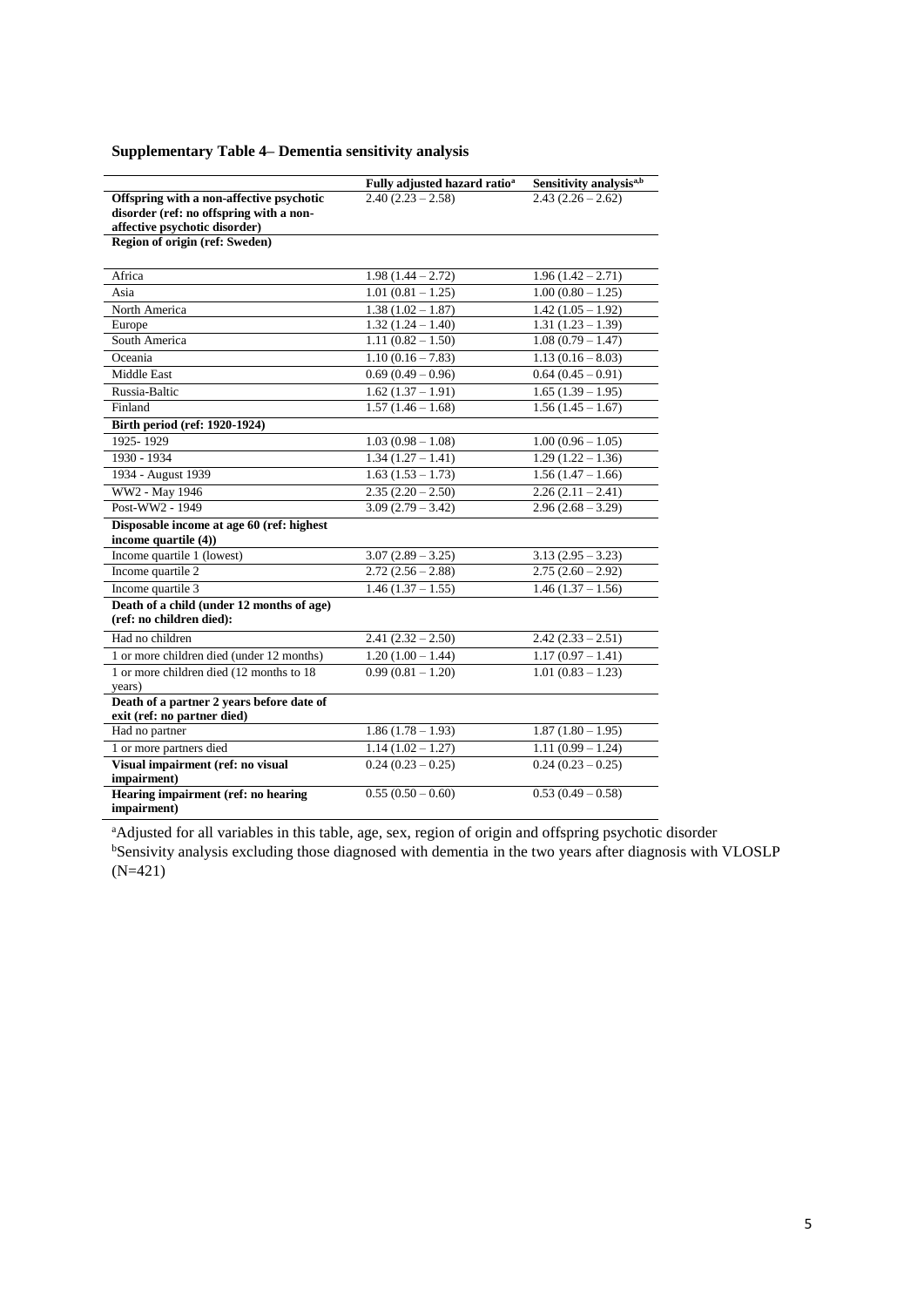### **Supplementary Table 5– Assessment of proportional hazards assumption**

| <b>Variable</b>                                   | Schoenfeld residuals test <sup>a</sup> |
|---------------------------------------------------|----------------------------------------|
| Offspring with a non-affective psychotic disorder | $\gamma^2(1)=0.79$ , P=0.37            |
| Region of origin                                  | $\gamma^2(10)=12.52$ , P=0.25          |
| Disposable income at age 60                       | $\gamma^2(3)=139.70, P\leq 0.01$       |
| Birth period                                      | $\gamma^2$ (5)=18.05, P=0.003          |
| Death of a partner                                | $\gamma^2(2)=16.83, P\leq 0.01$        |
| Death of a child aged under 12 months             | $\gamma^2(2)=24.00, P\leq 0.01$        |
| Death of a child aged 12 months to 18 years       | $\gamma^2(2)=24.91, P\leq 0.01$        |
| Visual impairment                                 | $\gamma^2(1)=347.36, P\leq 0.001$      |
| Hearing impairment                                | $\gamma^2(1)=54.79, P\leq 0.01$        |

<sup>a</sup>Schoenfeld residuals test, global p-value. Bold denotes possible violation of proportional hazards assumption (see eTable 5)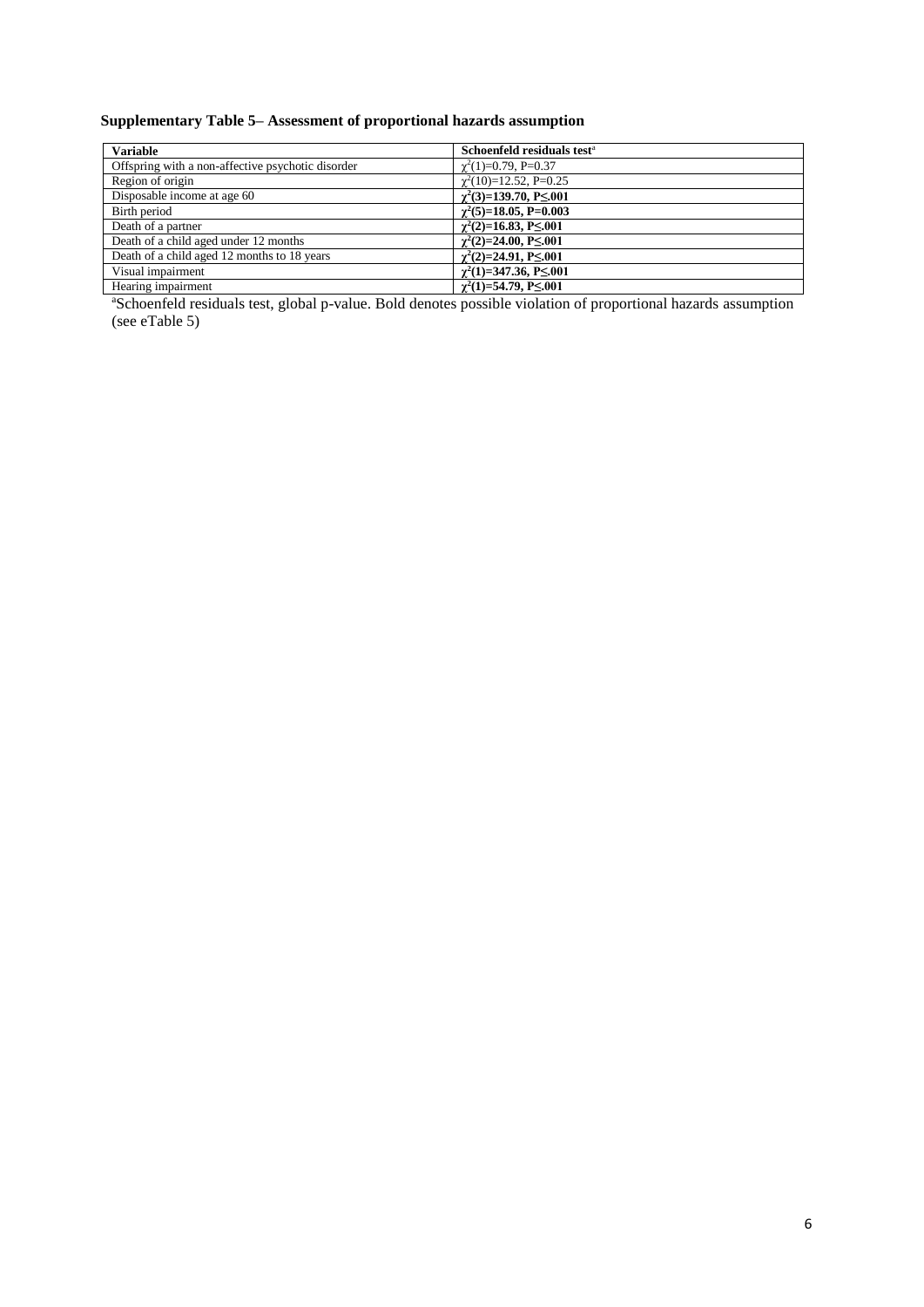**Supplementary Table 6– Hazard ratios stratified by time<sup>a</sup>**

| <b>Variable</b>                           | Time 1 <sup>bc</sup> | Time 2 <sup>bd</sup> | Time 3 <sup>be</sup> |
|-------------------------------------------|----------------------|----------------------|----------------------|
| Disposable income at age 60 (ref:         |                      |                      |                      |
| highest income quartile)                  |                      |                      |                      |
| Income quartile 1 (lowest)                | $4.58(4.14 - 5.07)$  | $3.01(2.72 - 3.32)$  | $2.01(1.82 - 2.22)$  |
| Income quartile 2                         | $4.03(3.65 - 4.46)$  | $2.44(2.21-2.69)$    | $1.92(1.74 - 2.12)$  |
| Income quartile 3                         | $1.68(1.51 - 1.87)$  | $1.34(1.22 - 1.51)$  | $1.30(1.17 - 1.44)$  |
| Death of a partner                        |                      |                      |                      |
| Had no partner                            | $1.93(1.81 - 2.05)$  | $1.84(1.72 - 1.96)$  | $1.80(1.67 - 1.94)$  |
| 1 or more partners died                   | $0.90(0.71 - 1.15)$  | $1.00(0.83 - 1.21)$  | $1.36(1.16 - 1.60)$  |
| Death of a child (ref: had children, none |                      |                      |                      |
| died)                                     |                      |                      |                      |
| Had no children                           | $2.43(2.28-2.59)$    | $2.31(2.16-2.46)$    | $2.44(2.29-2.59)$    |
| 1 or more children died aged under 12     | $1.04(0.79 - 1.38)$  | $1.45(1.09 - 1.94)$  | $1.18(0.76 - 1.83)$  |
| months                                    |                      |                      |                      |
| 1 or more children died aged 12 months    | $0.78(0.53 - 1.13)$  | $1.07(0.78 - 1.47)$  | $1.11(0.80 - 1.54)$  |
| $-18$ years                               |                      |                      |                      |
| Birth period (ref: 1920-1924)             |                      |                      |                      |
| 1925 - 1929                               | $0.85(0.76-0.95)$    | $1.20(1.11 - 1.30)$  | $0.89(0.83-0.95)$    |
| 1930 - 1934                               | $1.26(1.12 - 1.41)$  | $1.34(1.34-1.59)$    | $1.23(1.11 - 1.36)$  |
| 1934 - August 1939                        | $1.69(1.52 - 1.89)$  | $1.65(1.50 - 1.81)$  | $2.40(0.59 - 9.74)$  |
| Sep 1939 - May 1946 (gestational          | $2.48(2.25-2.73)$    | $1.84(1.58 - 2.10)$  |                      |
| exposure to WWII)                         |                      |                      |                      |
| Jun 1946 - 1949                           | $3.16(2.79 - 3.57)$  |                      |                      |
| Visual impairment (ref: no visual         | $0.14(0.12-0.15)$    | $0.17(0.15-0.19)$    | $0.34(0.32-0.36)$    |
| impairment)                               |                      |                      |                      |
| Hearing impairment (ref: no hearing       | $0.34(0.28-0.40)$    | $0.45(0.39-0.56)$    | $0.70(0.62 - 0.80)$  |
| impairment)                               |                      |                      |                      |

aAdjusted for all variables in this table, age, sex, region of origin and offspring psychotic disorder <sup>b</sup>Time split into centiles based on failure rates

<sup>c</sup>Time 1: January 1980 – May 1988

<sup>d</sup>Time 2: May 1988 – October 1996

<sup>e</sup>Time 3: October 1996 – December 2011